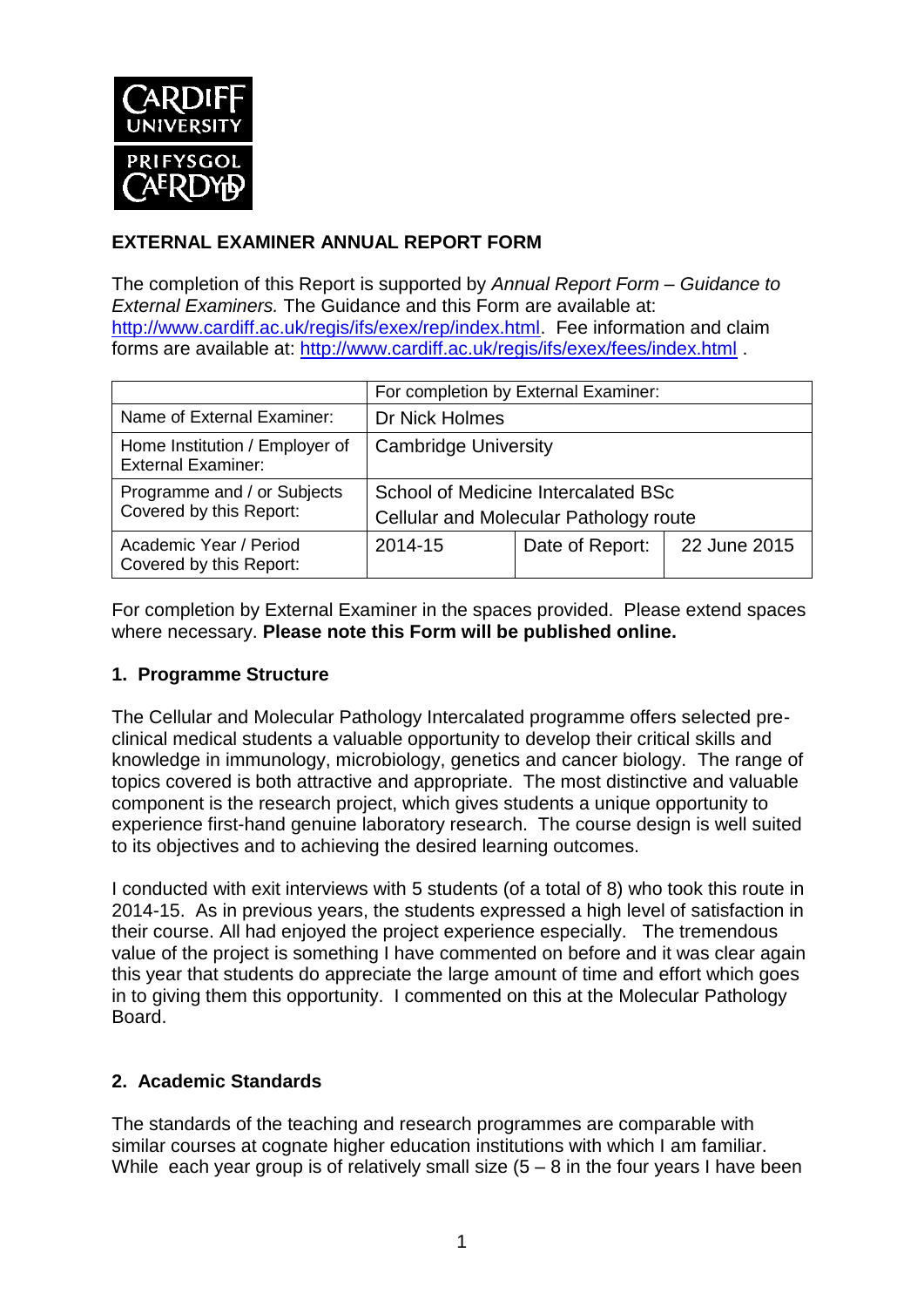external) I am quite satisfied that the students' performance is generally comparable to those for students on similar courses at comparable UK HEIs. The University should have a high level of confidence in the results and in the quality of education offered by this course.

### **3. The Assessment Process**

The range of assessment methods used is appropriate to the course. The marking scheme is comparable to similar courses and appropriate. In general, the whole process was conducted in a fair and rigorous manner. As is the case at other institutions with which I am familiar, Cardiff's academic staff put a very considerable amount of work into the assessment procedure.

This year, at the exit interviews we particularly asked students about the balance of assessment modes and teaching methods. There was general agreement that there were a good variety of both teaching and assessment modes used. There were differences in individual preference surrounding the balance between in-course assessment modes and unseen exams, with some expressing a desire for more coursework and others less. This is in line with other years I have examined in Cardiff and with other courses and different HEIs that I have experience of.

I have commented in previous years on the rule on the classification of borderline candidates, whereby candidates within 2 marks of a borderline are automatically awarded the higher class if 50% of their credits are awarded marks above the relevant borderline. If I have understood it correctly, the aim of this procedure is to increase the percentage of candidates in the higher classes, especially First class. I am sympathetic to this objective; particularly in essay-based subjects my experience suggests it is common for examiners to mark over too narrow a range. Taken together with the statistical effects of combining marks from several different modules, which inevitably tends to produce some regression to the mean, it can indeed be the case that class distributions are squashed, though it could be emphasised that this happens at both ends of the distribution.

However, I will reiterate that I find the automatic application of such a 'rule' to be at variance with the practice at other similar HEIs in the UK.

It continues to be my view that the exam boards' proper procedure should be to take a holistic view of the work of any borderline candidates, ensuring that outlier results do not unduly depress the outcome and applying any judgement fairly and equally to all. Looking back over the past years in which I have been involved, there have certainly been occasions when I felt that the outcome of this rule has been unfortunate, in that candidates with very similar performance ended up with different degree classifications due to the inflexibility of the process. I do think the University should look again at this, particularly bearing in mind the 40 credits for the project and the consequences of a mark of 69 versus 70 for borderline candidates.

#### **4. Year-on-Year Comments**

#### **5. Preparation / Induction Activity (for new External Examiners only)**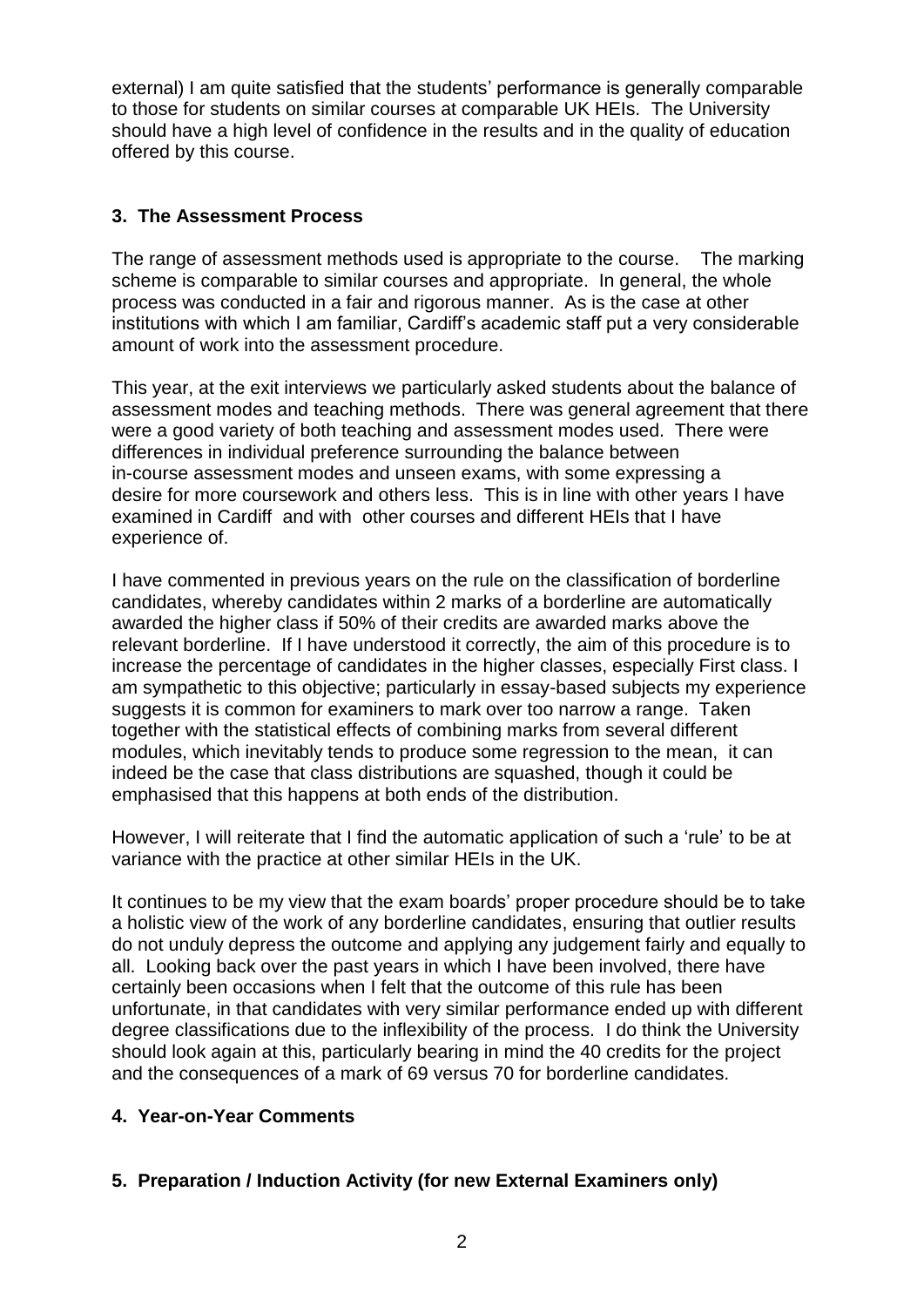#### **6. Noteworthy Practice and Enhancement**

The preparation of framework answers to the examination papers was carefully done and a good example of how this practice can enhance the transparency and consistency of marking.

The marking of research project reports is an especially tricky task at all HEIs. The procedure adopted by the programme of having two independent markers and where these disagree substantially of referring it to a third person is a good practice. Together with the weighting of the supervisor's mark (usually the one with most variance), this generally produces a fair result.

I am also impressed by the effort put in to providing feedback to the students on both their course work and their exam answers on the Autumn semester modules. I have seen examples of the individual feedback provided on a proforma. I am aware of the effort needed to provide this even with a small class. Certainly the University could do more to support the efforts of the teaching staff in providing feedback, perhaps by providing some online tools.

#### **7. Appointment Overview (for retiring External Examiners only)**

The molecular pathology route to the intercalated BSc is one of a number of 'routes' which have both shared and reserved course components. The intake to this course is exclusively intermitting medical students and there has been, as I understand it, a significant degree of selection – both self-selection on the part of the students and some academic criteria applied by the School. The result of this is that the course has a small but highly motivated and able cohort of students. Certainly the median standard of students on the course as I have encountered it in the past four years was high. This is clearly reflected in the results they achieved in their assessments and in the quality of the project write-ups, of which I have read most but not quite all of those submitted in the past 4 years. The exit interviews have also been most instructive and every year there have been a few outstanding students who have impressed me with their enthusiasm, knowledge and understanding. This consistency and frequency is noticeable in such a small group (typically around 8 in each year).

In my view, the enthusiasm of the students and the high standard of their project reports and essays reflects the effort and quality of the educational opportunities that the Intercalated Molecular Pathology route offers to its students. I have also had a chance to meet many of the staff teaching on the course and discuss the course with them. It is clear to me that the enthusiasm of the students is matched if not driven, at least in part, by the enthusiasm of the staff and the quality of teaching and supervision provided. It should also be said that the effort and rigour with which the staff go about assessing the students work is equally laudable.

This is my fourth and final year as external examiner and I should particularly like to record my thanks to **Dr** Carmen van den Berg and the rest of the Cardiff team for the efficient and professional way they have helped me audit their work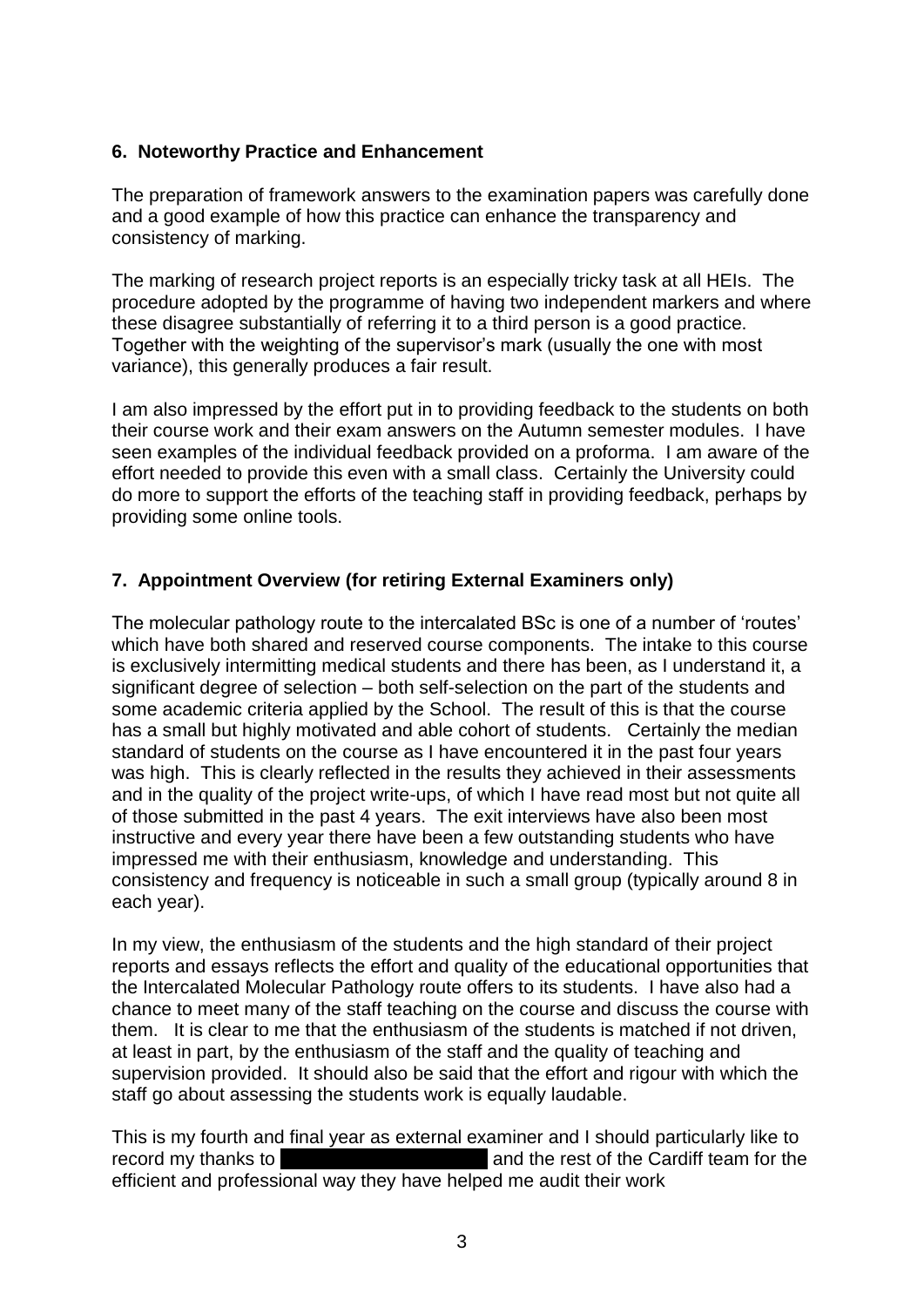# **8. Annual Report Checklist**

Please include appropriate comments within Sections 1-7 above for any answer of 'No'.

|                                             |                                                                                                                                                             | <b>Yes</b><br>(Y) | <b>No</b><br>(N) | N/A<br>(N/A) |
|---------------------------------------------|-------------------------------------------------------------------------------------------------------------------------------------------------------------|-------------------|------------------|--------------|
| <b>Programme/Course Information</b>         |                                                                                                                                                             |                   |                  |              |
| 8.1                                         | Did you receive sufficient information about the Programme and<br>its contents, learning outcomes and assessments?                                          | $\sqrt{ }$        |                  |              |
| 8.2                                         | Were you asked to comment on any changes to the assessment<br>of the Programme?                                                                             |                   |                  | ٦I           |
| <b>Draft Examination Question Papers</b>    |                                                                                                                                                             |                   |                  |              |
| 8.3                                         | Were you asked to approve all examination papers contributing<br>to the final award?                                                                        | √                 |                  |              |
| 8.4                                         | Were the nature, spread and level of the questions appropriate?                                                                                             | √                 |                  |              |
| 8.5                                         | Were suitable arrangements made to consider your comments?                                                                                                  | $\sqrt{}$         |                  |              |
| <b>Marking Examination Scripts</b>          |                                                                                                                                                             |                   |                  |              |
| 8.6                                         | Did you receive a sufficient number of scripts to be able to assess<br>whether the internal marking and classifications were appropriate<br>and consistent? | $\sqrt{ }$        |                  |              |
| 8.7                                         | Was the general standard and consistency of marking<br>appropriate?                                                                                         | N                 |                  |              |
| 8.8                                         | Were the scripts marked in such a way as to enable you to see<br>the reasons for the award of given marks?                                                  | $\sqrt{}$         |                  |              |
| 8.9                                         | Were you satisfied with the standard and consistency of marking<br>applied by the internal examiners?                                                       | $\sqrt{ }$        |                  |              |
| 8.10                                        | In your judgement, did you have the opportunity to examine a<br>sufficient cross-section of candidates' work contributing to the<br>final assessment?       | $\sqrt{ }$        |                  |              |
| <b>Coursework and Practical Assessments</b> |                                                                                                                                                             |                   |                  |              |
| 8.11                                        | Was the choice of subjects for coursework and / or practical<br>assessments appropriate?                                                                    | √                 |                  |              |
| 8.12                                        | Were you afforded access to an appropriate sample of<br>coursework and / or practical assessments?                                                          | V                 |                  |              |
| 8.13                                        | Was the method and general standard of assessment<br>appropriate?                                                                                           | N                 |                  |              |
| 8.14                                        | Is sufficient feedback provided to students on their assessed<br>work?                                                                                      | $\sqrt{ }$        |                  |              |
|                                             | <b>Clinical Examinations (if applicable)</b>                                                                                                                |                   |                  |              |
| 8.15                                        | Were satisfactory arrangements made for the conduct of clinical<br>assessments?                                                                             |                   |                  | V            |
|                                             | <b>Sampling of Work</b>                                                                                                                                     |                   |                  |              |
| 8.16                                        | Were you afforded sufficient time to consider samples of<br>assessed work?                                                                                  | $\sqrt{}$         |                  |              |
|                                             | <b>Examining Board Meeting</b>                                                                                                                              |                   |                  |              |